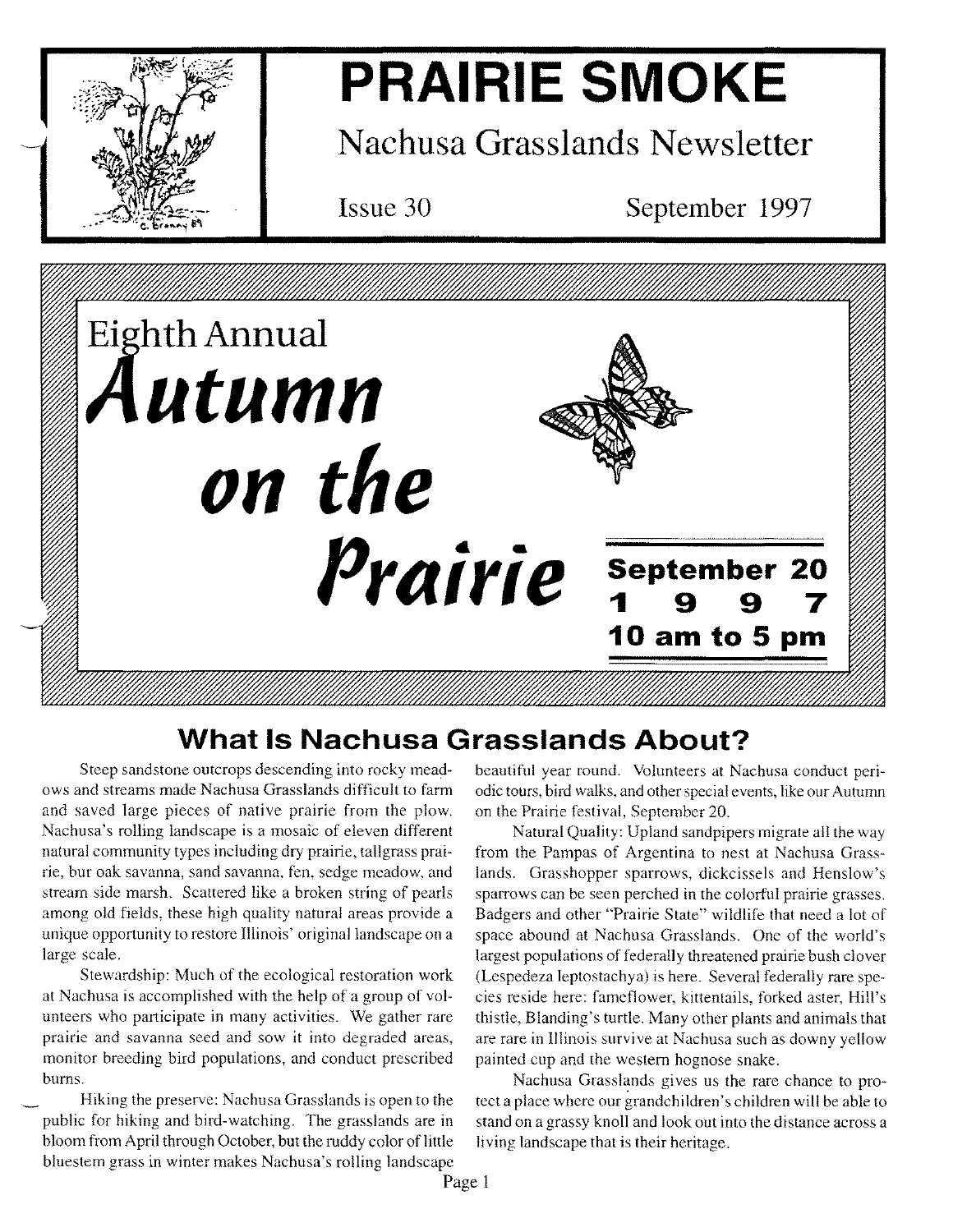## **Nachusa Happenings**

## **by Bill Kleiman**

This summer the crew and volunteer stewards were **Wish list** pulling together to manage against a few weed species that we want to keep from damaging our restoration work. Daily crews were out for three months searching for weeds and either spraying, mowing or pulling the plants. As of mid-August success seems good, but the weed work will continue for years.

Now we are well into our seed harvest season and on many days people are seen with seed bags strapped to their waist and a scissors in hand. So far we have harvested many sedges, June grass, blue-eyed grass, wild indigo, porcupine grass, hoary puccoon, shooting stars and others.

The seeds are either planted the same week or dried and saved for later planting. The loft of the barn slowly begins to fill again with paper bags marked with plant names like Bouteloua curtipendula, Hypoxis hirsuta, bastard toadflax, bur oak, and rattlesnake master.

A three year study of grasslands birds has been completed by the Illinois Natural History Survey. A report will be out in the spring. Various preparations are occurring for the fall prescribed bum season. Nachusa will host the national TNC fire school in March. A new kiosk is in the works that will offer more space for bulletin boards and two small benches to sit on under a roof. A donor recognition rock is in place and a plaque will mounted to it in time for Autumn on the Prairie, September 20. We are about to begin restoring a wetland in the Schafer unit. Field drainage tiles will be dug up and a drainage ditch disabled.

- Sponsors for next year's summer technicians. \$4000 will hire an enthusiastic and smart person for three months.
- Seed monies for purchase of seed for restorations.
- Tables: for Autumn on the Prairie eight foot long and about 30" wide.
- Foldable steel chairs.
- Used cars for trade in.

## **Thanks to supporters**

- Mike Adolph was recognized by the Volunteer Stewardship Network for his many significant contributions Nachusa over the years: Unit Steward, Butterfly Monitor, Plant Database Creator, Prescribed Burn Crew, Autumn on the Prairie chairman...
- Crest Foods of Ashton for funding our new Nachusa Youth Stewardship program.
- Gene St. Louis various tools and hardware
- Mike Adolph fridgerator for intern housing
- Mayo "Hook" Larson full size pickup in very good shape. We love it and Hook!

## New book out

The Tallgrass Restoration Handbook, edited by our own Steve Packard and Cornelia MuteI. Available from Island Press. ISBN 1-55963-320-4. \$25.00 Call 1-800-828- 1302. On sale at Autumn on the Prairie.

## **Youth Stewardship Program**

## **by Susan Kleiman**

tional program to connect local 4th, 5th, or 6th grade students from the seed heads and store the seeds appropriately some The program will start with two to four classes in the '97-'98 seeds in the habitat to which they are suited. Also they will

seasonal visits (Autumn and Spring) as well as doing several Summer celebration to see the land in its rich abundance. learning activities in the classroom before and after the visits. This program will allow local young people to explore small groups of 5-6. They will harvest seed, take measure- that they've contributed meaningful service to their commuments and make sketches to compare various habitats at nity through stewardship. Nachusa (prairie, wetland, and woodland). They will also If you would like to be a volunteer leader (5-12 mornthe classroom, adding first-hand knowledge to what they've Grasslands (815) 456-2340.

This Autumn, Nachusa Grasslands is piloting an educa- researched. During winter the students will sort the seeds with stewardship and restoration of our natural communities. dry and some moist and cool. In the Spring they will plant the school year. This Youth Stewardship Program is being de- see in the field some of the birds they will learn about in the veloped by volunteers and staff of Nachusa Grasslands and classroom and visit the earliest flowers. Other classroom will be supported by a generous grant from Crest Foods of activities will include reading from pioneer journals and read-Ashton, IL. ing about other children and people working to steward the The program will have students participating in stew- land in other parts of the state and country. Finally, we will ardship and learning activities at Nachusa Grasslands on two invite students and their families to Nachusa Grasslands for a

On the visits the students will be lead by volunteer leaders in and get to know this part of their natural heritage and to feel

explore and search for the plants they have "interviewed" in ings per year commitment) call Susan Kleiman at Nachusa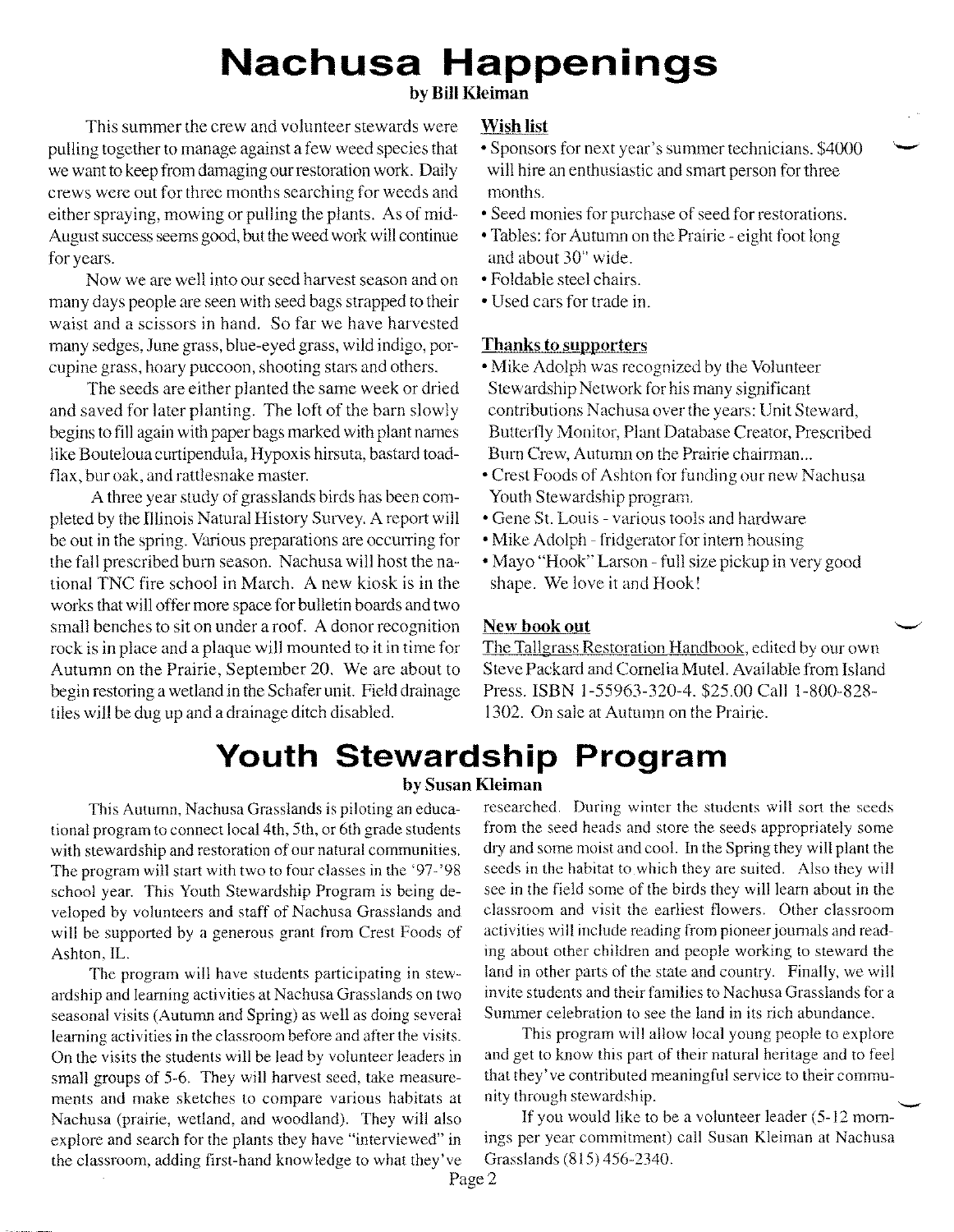# *QJ •* WE WANT **YOU! ~**

Volunteer Stewardship is needed. The majority of the stewardship at Nachusa is done by volunteers. Join us for \_.1 workday. Contact the preserve at 815-456-2340.

• Unit Stewardship: Join one of our stewardship teams that are working on specific areas of the preserve, or come to any of the workdays on the calendar. During the fall we are hand harvesting many different seeds to use in our habitat restorations.

• Nachusa Youth Leadership Aids: Lead small groups of middle school students on hands on stewardship education at the preserve. Training and materials provided.

• Roadside Steward: Care for the four miles of roadsides

we have. Includes some litter pick up, weed management, wildflower seeding, care of bluebird boxes, and updating information in the new kiosk.

• Rare Plant Stewards: Locate, count and propagate occurrences of rare plants on the preserve and follow their progress over time.

• We also need people for helping with our newsletter, producing a video, producing a slide show, and creating various artworks.

• Weekday Stewardship: Join our weekday stewards as we perform all sorts of tasks around the preserve. You can come out once or twice a week, or once or twice a month.

## NACHUSA GRASSLANDS STEWARDSHIP CALENDAR FOR 1997

### <u>Septembe</u>

- 13 Sat: 9:30 Volunteer potluck gathering and AOTP last minute work
- 20 Sat: AUTUMN ON THE PRAIRIE<br>27 Sat: Main unit with Mike Adolph
- 27 Sat: Main unit with Mike Adolph
- 28 Sun: Doug & Dot unit with Gene St. Louis

#### **October**

- 4 Sat: West Heinkel unit with Jay Stacy<br>11 Sat: Shafer unit with David Edelbach
- 11 Sat: Shafer unit with David Edelbach<br>18 Sat: Main unit with Mike Adolph and
- Sat: Main unit with Mike Adolph and East Heinkel unit with Mike Crowe
- 19 Sun: Doug  $&$  Dot unit with Gene St. Louis  $\sim$  25 Sat: Rolling thunder unit, seed collecting on Make A Difference Day with Sally Baumgardner. Or Kittentail
	- unit with West Chicago Prairie Stewards, all welcome.  $26$  Sun: 11:00 - Prescribed Burning workshop with Bill Kleiman

#### **November**

- $\begin{array}{c} 8 \quad \text{Sat: } 9:30 \text{ } \text{Volume} \ 9 \quad \text{Sun: Shafer unit with David Edelbach} \end{array}$
- 9 Sun: Shafer unit with David Edelbach<br>15 Sat: Doug & Dot unit with Gene St. Lo
- 15 Sat: Doug & Dot unit with Gene St. Louis<br>22 Sat: Stone Soup seed processing party. A Sat: Stone Soup seed processing party. All are welcome.

## **December**

- Prairie Smoke mailed this week.
- 6 Sat: Doug & Dot unit with Gene St. Louis
- 13 Sat: Schafer unit with David Edelbach

We have an ongoing volunteer crew on Monday and Wednesday mornings. Call Bill Kleiman for details.

All workdays and events start at 9:30 and end at 1:30 unless stated otherwise. Feel free to bring a lunch or snack.

Workgroups meet at the Steward's Barn at 2055 Lowden, and field trips leave from the main entrance on Lowden. Extreme weather conditions will sometimes cause a steward to cancel a workday. We have on-going stewardship crews all week long during the summer and Monday and Wednesday mornings throughout the year. Call Bill Kleiman for details.

|  |                  | Associate Editor Dot Wade         |  |
|--|------------------|-----------------------------------|--|
|  | Associate Editor | . Bill Kleiman                    |  |
|  |                  | Associate Editor  Thelma Dahlberg |  |
|  |                  | Manager of Mailing  Ellen Baker   |  |
|  |                  |                                   |  |

## NACHUSA GRASSLANDS UNIT STEWARDS

## STEWARDS COSTEWARDS Jay Meiners Wetland Unit Jeff Meiners Fen Unit Kevin Kaltenbach Steve Meiners Todd Bittner Big Woods Unit Earl Thomas Jim Lahman Dot & Doug Unit Gene St. Louis Rolling Thunder Unit Sally Baumgardner Main Unit Mike Adolph East Heinkel Unit Mike Crowe Max Baumgardner Bob Shone West Heinkel Unit Jay Stacy Clearcreek Unit Prairie Preservation Society of Ogle County Kittentail Unit West Chicago Prairie Stewards Gene Miller, Ron Ingram Mary Blackmore Terri Clark Mel Hoff Schafer Unit David Edelbach Gerald McDermott Science Stewards: Butterfly Monitoring Bird Monitoring Project Ecologist Mike Adolph Ann Haverstock Dennis Lubbs